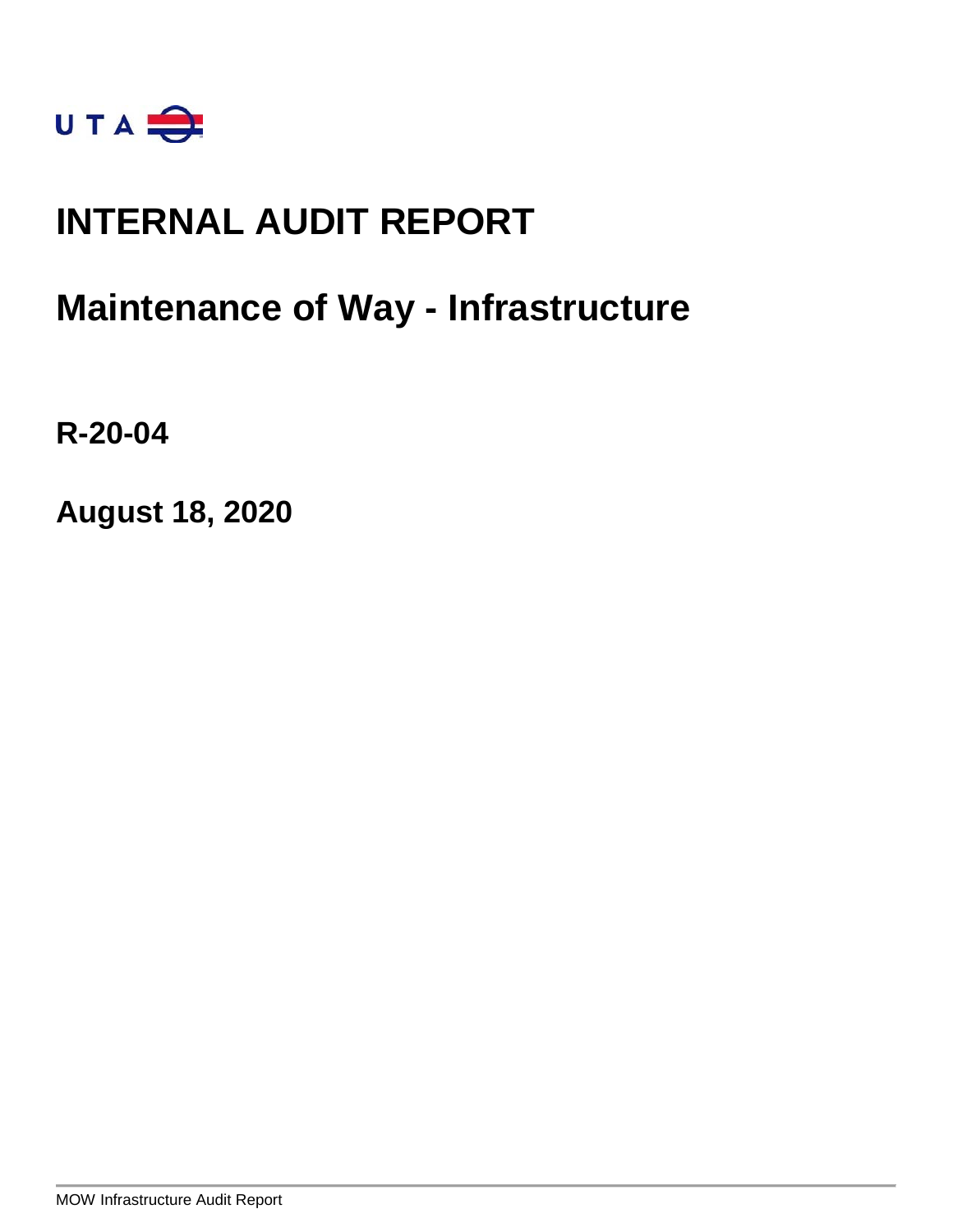## **Executive Summary**

### **Introduction**

In conjunction with the Audit Committee, Internal Audit (IA) developed a risk-based annual audit plan. All of the audits on the audit plan are conducted in accordance with the International Standards for the Professional Practice of Internal Audit, published by the Institute for Internal Auditors (IIA), and provide several benefits:

- Management's continuous improvement efforts are enhanced
- Compliance is verified and shortfalls are identified so that they can be corrected
- Board of Trustee oversight of governance, control, and risk management is strengthened

All of these benefits contribute toward the Utah Transit Authority's strategic plan focus areas of:

- Customer Service Improve products, services, accessibility, and mobility
- Leadership and Advocacy Address current and future transportation challenges
- Access to Opportunity Enrich transit access and quality of life
- Strategic Funding Be wise stewards of public resources
- Workplace of the Future Foster dynamic, diverse, and engaged employees

As part of the 2019 audit plan, IA was directed by the Audit Committee to perform an audit to determine if controls over Maintenance of Way (MOW) - Infrastructure are designed adequately and operating effectively to ensure compliance with federal regulations, state laws, and internal policies and procedures as well as to support the achievement of management objectives. The preliminary stage of the audit was concluded in June 2019 and the final audit was completed in August 2020.

#### **Background and Functional Overview**

The Director of Asset Management for the Utah Transit Authority (UTA) provided a functional overview of the MOW-Infrastructure process to provide context to this report. Please note that all of the statements made are assertions by the Director of Asset Management and were not assessed by Internal Audit.

Management and MOW Infrastructure group would like to thank Internal Audit for their efforts in regards to the audit they performed on the MOW group. Management would like to provide the following information and background about the MOW Group.

The MOW Infrastructure group resides in the Asset Management Department and during the audit period consisted of 33 total staff. The staff breakdown is as follows; Manager, 2 Assistant Managers, 6 Supervisors, and 24 Rail Maintenance Workers. Since the audit, the structure has changed slightly in the group with the creation of the independent Compliance and Inspection group. MOW Infrastructure lost 1 Assistant Manager, 1 Supervisor, and 4 Rail Maintenance Workers.

The MOW Infrastructure group is responsible for all Federal Railroad Administration (FRA) mandated inspections contained in 49 Code of Federal Regulations (CFR) Part 213 Track Safety Standards. These mandated inspections include all inspections that need contractors to perform the work, including geometry and rail integrity testing. Outside of these mandated inspections, the group is responsible for all maintenance, rail repairs, and ride quality in the UTA rail corridor. Rail Infrastructure also provides Roadway Worker in Charge (RWIC) services to all third party contractors needing to access the rail corridor.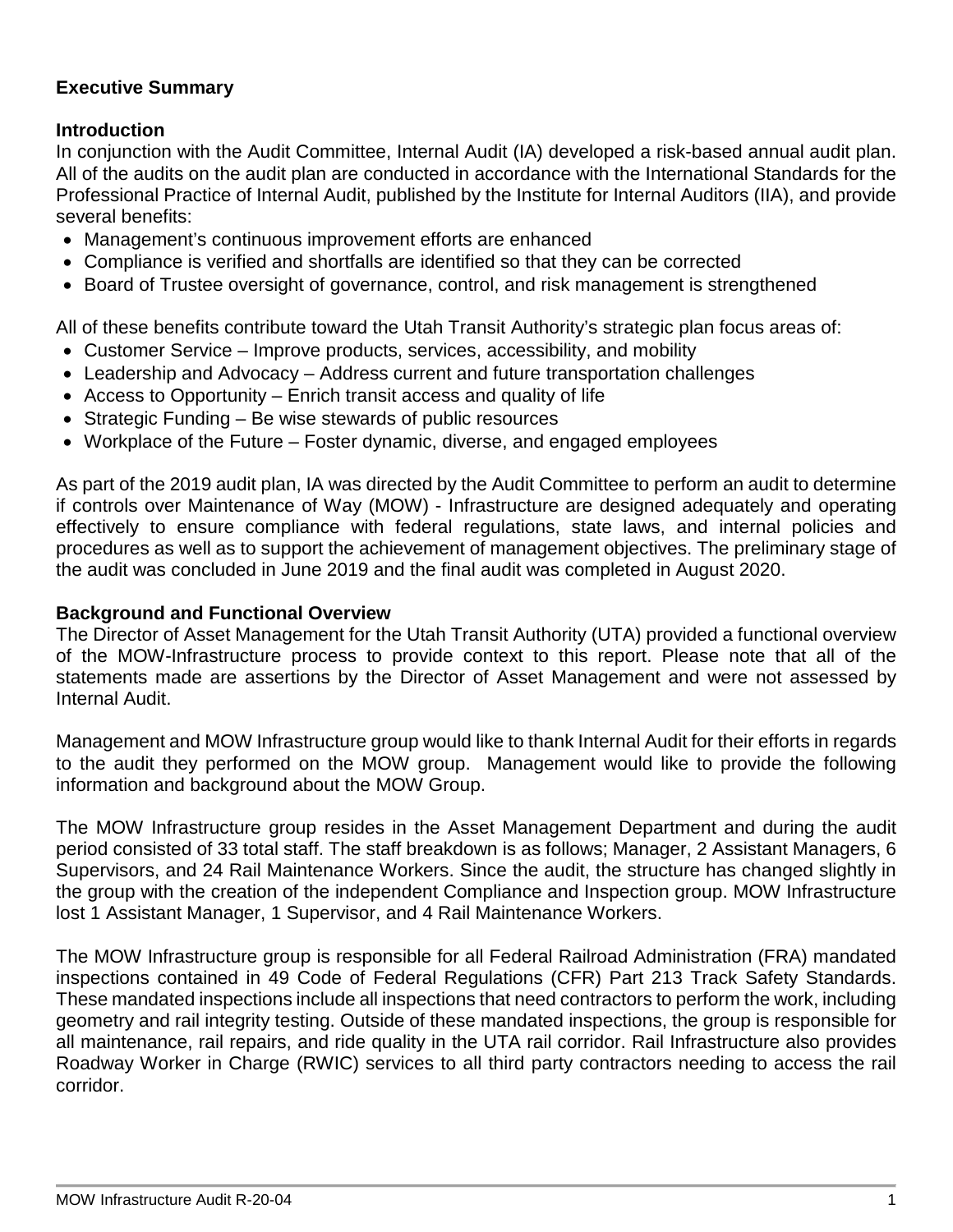At times, the MOW Infrastructure group is known for maintenance activities like "weeds, trees, and trash", but like many departments within UTA, the MOW Infrastructure group has begun to use data to analyze and improve the timing of maintenance, repairs and replacements. This trend will continue as more inspections become digital and we are able to capture the needed data to make better decisions.

Again, we would like to thank the Internal Audit team for their efforts in helping us to align with best practices. The MOW Infrastructure team will work with the Executive team to develop plans to address the recommendations in this audit.

This concludes the functional overview of the MOW-Infrastructure process provided by the Director of Asset Management for UTA

## **Objectives and Scope**

The period of the preliminary assessment started on May 1, 2018 and covered through April 30, 2019; the completion audit work continued on June 1, 2019 through July 31, 2020.

The primary areas of focus for the MOW preliminary assessment were:

- Governance
- Inspection
- Maintenance
- Third Party Contracts
- Training

Internal audit excluded from the scope of this preliminary assessment areas such as:

- MOW Systems
- Assessment of MOW performance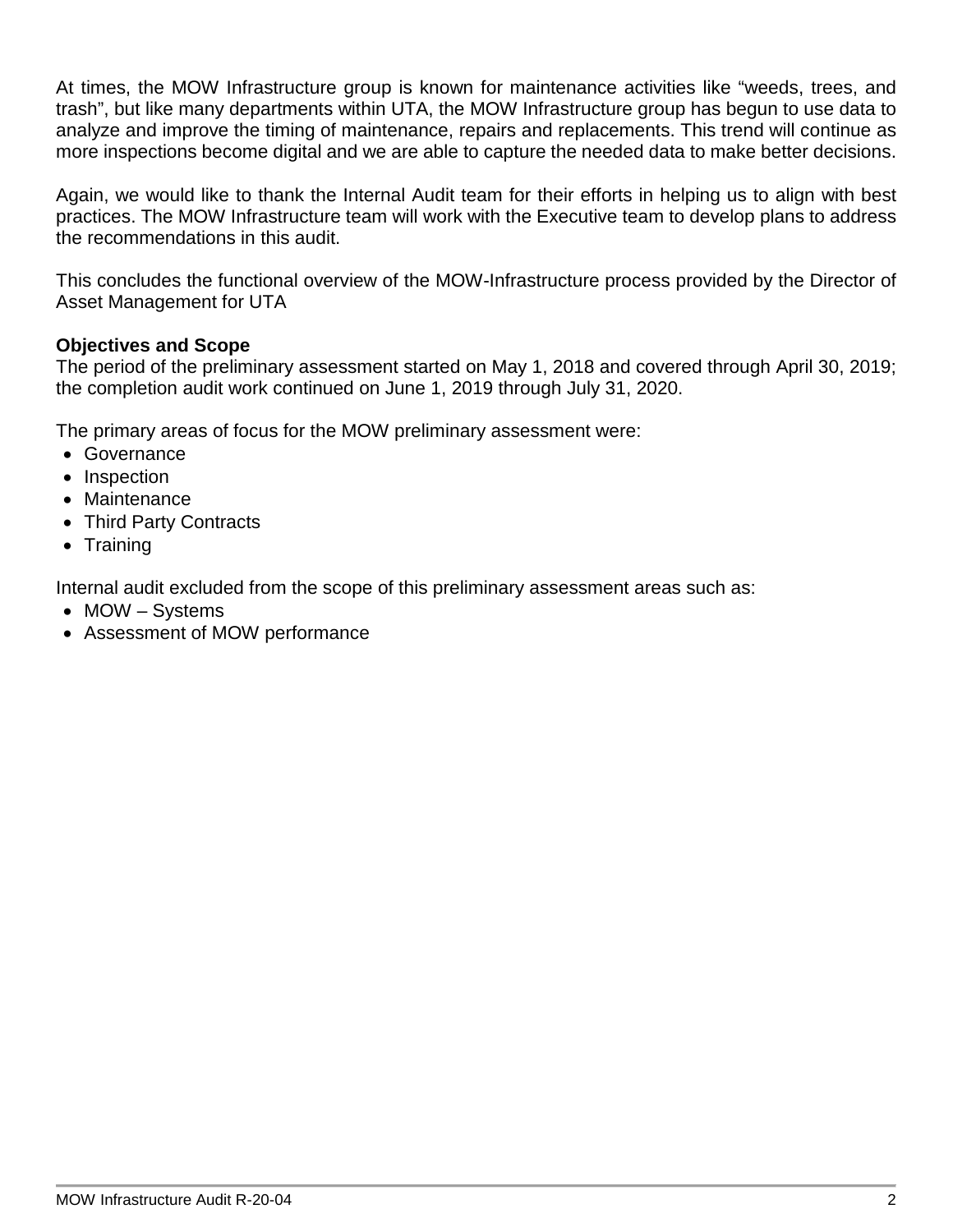### **Audit Conclusion**

#### **Summary**

During the Preliminary Assessment, the MOW-Infrastructure department was in the process of implementing a new organizational structure; it was fully executed in August of 2019. As part of the audit fieldwork, Internal Audit was afforded the opportunity to observe several key areas and processes that were changed by the restructure.

IA found that the infrastructure department of MOW has established processes, systematic controls, and a departmental tone of collaboration which is aiding in their ability to continue improving and documenting the individual areas within the department.

While observing work areas, in the main facility, IA identified a centrally located board of information. We commend the MOW management for providing the MOW staff with centrally located, easily identifiable, relevant information. The board provided not only information on shift crews, supervisors and work zones but also provided photographs of supervisors and work zones. This approach in our opinion is a strong control to avoid confusion of authority.

IA also noted that the MOW-Infrastructure department, to insure compliance for rail inspections, has implemented 28-day work schedules versus monthly schedules. This prevents monthly inspection delays due to shift rotations. The department has assigned specific functions to specific workers in order to standardize job and shift functions. The new assignment changes has allowed for consistency and provided the opportunity for the department to identify areas of strengths and weakness needing further improvements.

Internal Audit (IA) found that Management had strengthened their methods, processes, and controls to carry out departmental activities in accordance with the requirements of 49 CFRs 213 and 214 by formalizing and documenting roles, responsibilities, and procedures.

While this report details the results of the audit based on limited sample testing, the responsibility for the maintenance of an effective system of internal control and the prevention and detection of irregularities and fraud rests with management.

Internal Audit wants to thank management and staff for their cooperation and assistance during the audit.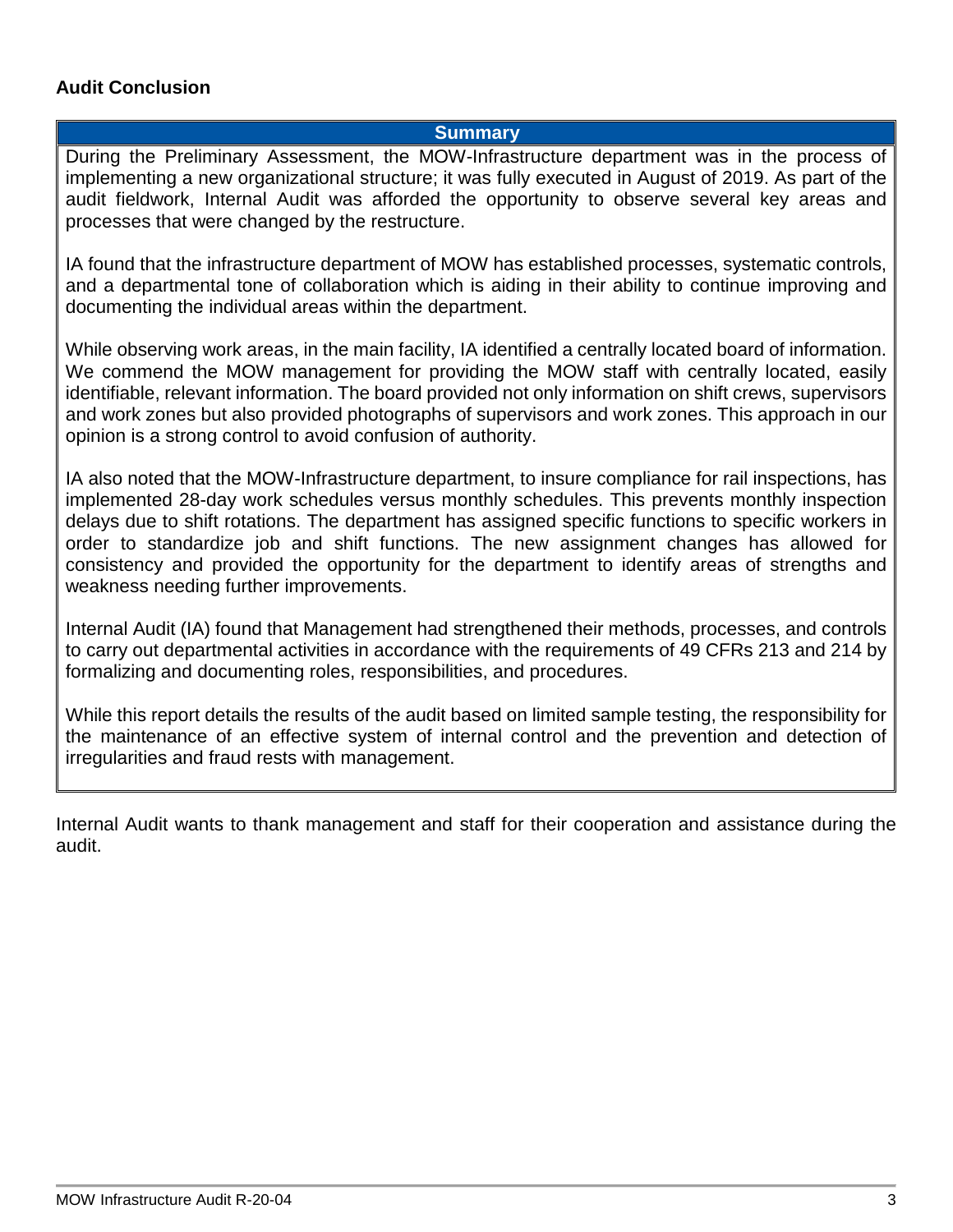## **Table of Contents**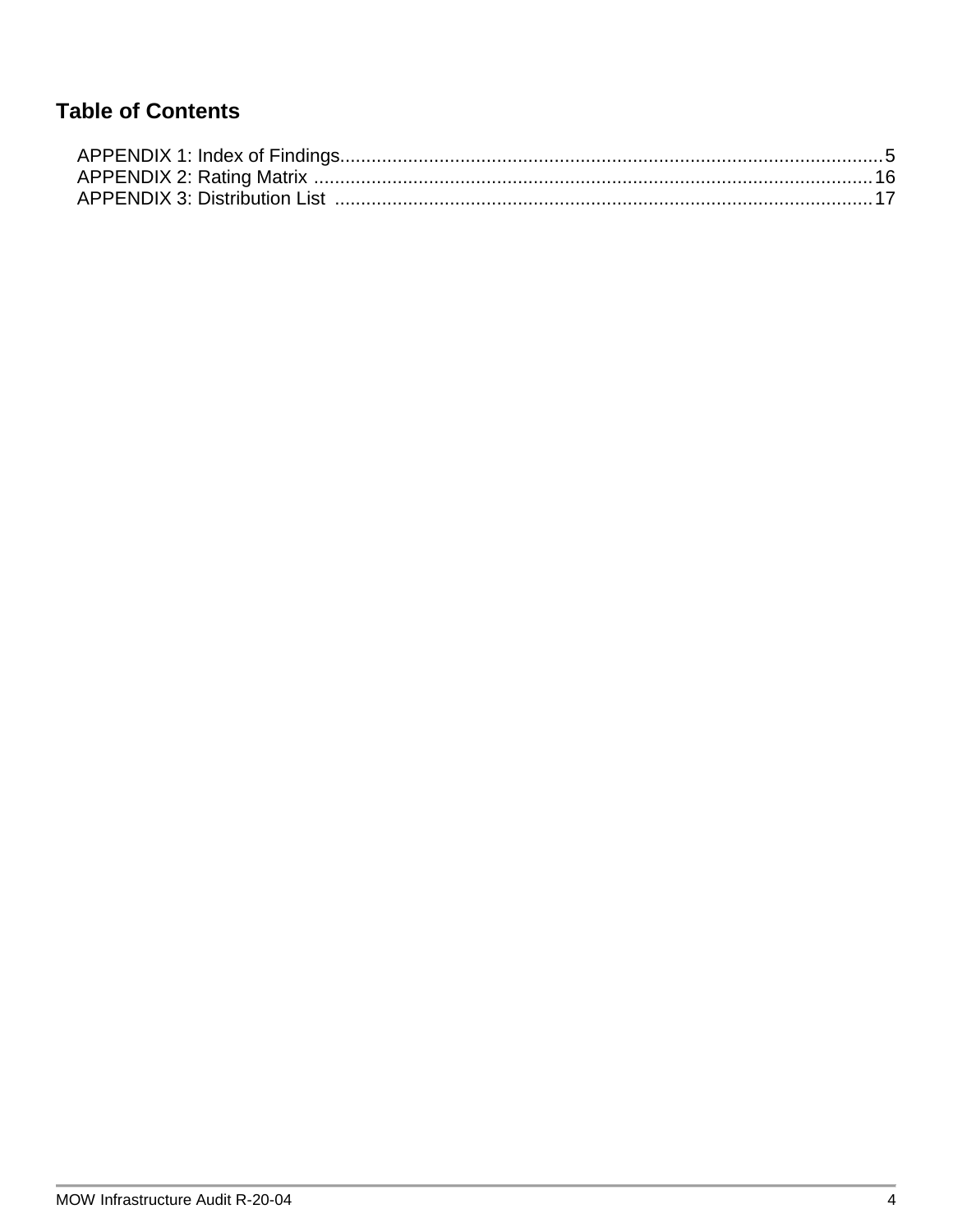## <span id="page-5-0"></span>**Index of Findings**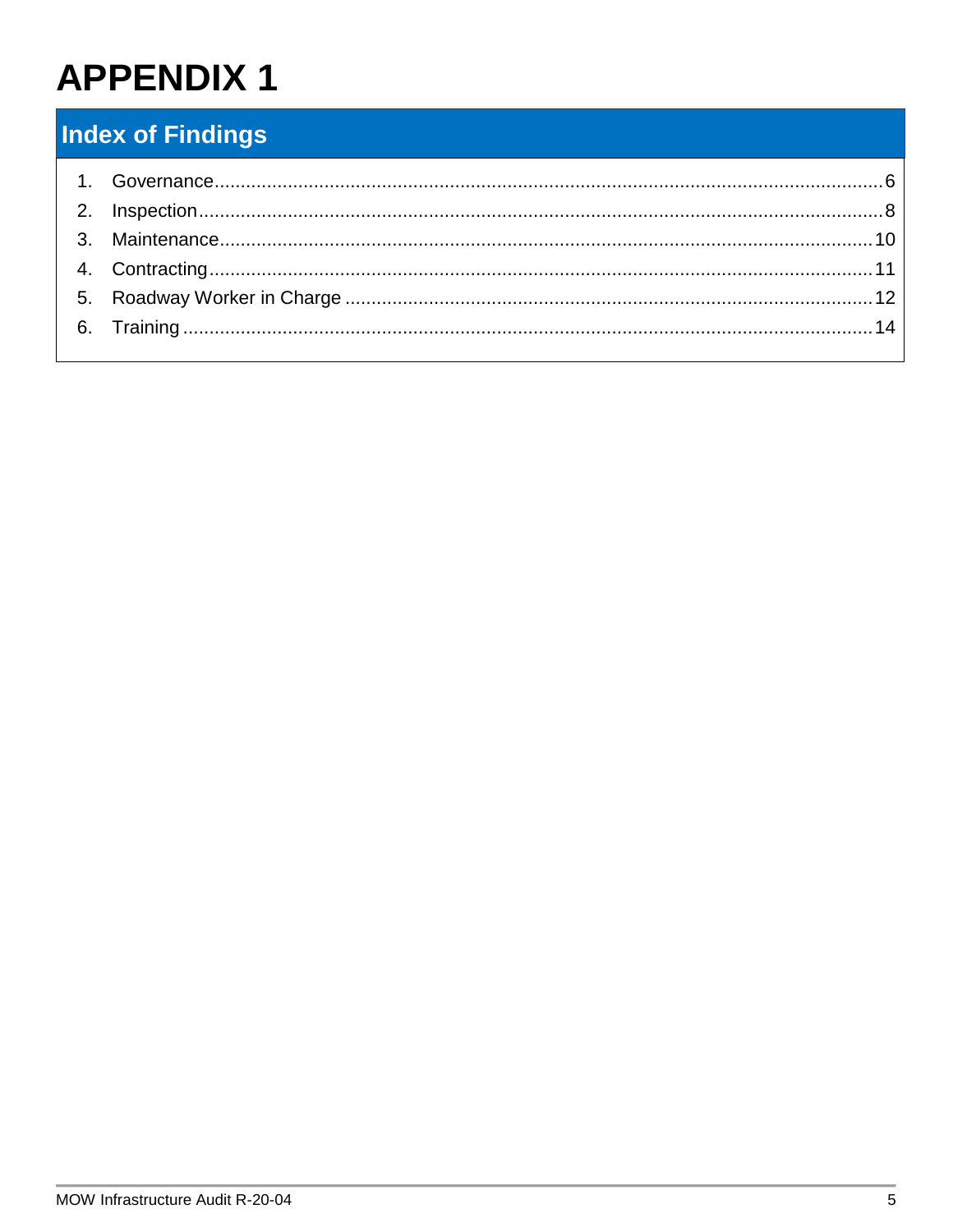## <span id="page-6-0"></span>**1. Governance**

#### **Preliminary Finding R-19-04-01 High High**

Criteria:

- Enterprise governance is an overarching system, which seeks to align priorities, funding, and resources and elevates decision making responsibility, authority, and accountability to the appropriate levels. Governance principles include:
	- o Management establishes reporting lines, with board oversight, of the development and performance of internal control
	- $\circ$  Individually establishes accountability for internal control responsibilities in pursuit of entity objectives

Sources:

COSO Enterprise Risk Management: Establishing Effective Governance, Risk, and Compliance (GRC) Processes, Robert R Moeller COSO: How the COSO Frameworks Can Help, James DeLoach and Jeff Thomson

- 49 CFR 213 Track Safety Standards documents the minimum Federal standards for track inspection and maintenance.
- 49 CFR 214 Railroad Workplace Safety documents the minimum Federal standards for track personnel workplace safety.
- UTA Rail Maintenance Standards aligns UTA track inspection and maintenance operations with standards of 49 CFR 213
- Railway Worker Protection Plan (RWWP) aligns UTA on-track personnel activities with safety standards of 49 CFR 214

Condition:

- Although the Rail Maintenance Standards do identify some roles and responsibilities, they did not assign accountability or define how critical inspection and maintenance activities will be tracked, monitored, and followed up on
- Rail Maintenance Standards were last updated in 2014 and there was no evidence of periodic review
- No management review was performed to assure that the Rail Maintenance Standards aligned with 49 CFR 213 nor was a responsible party identified for ownership or approval authority of the **Standards**
- Although pocket handbooks for 49 CFR 213 and 49 CFR 214 were provided, were identified as the reliable standard for users to rely on, and was required to be carried at all times, there was no process in place to assure that all users required received one or that the handbooks were carried at all times
- Although job descriptions for Rail Maintenance Workers and Supervisors did include some aspects of roles and responsibilities, the job descriptions did not assign ownership, delegate responsibility, or ascribe accountability for critical MOW Infrastructure duties
- 3 (of 4) sign off sheets, for standard operating procedure training, tested were not complete with all employees signing off that they attended

Root/Cause Analysis:

• Management placed reliance and trust on expertise of MOW personnel to perform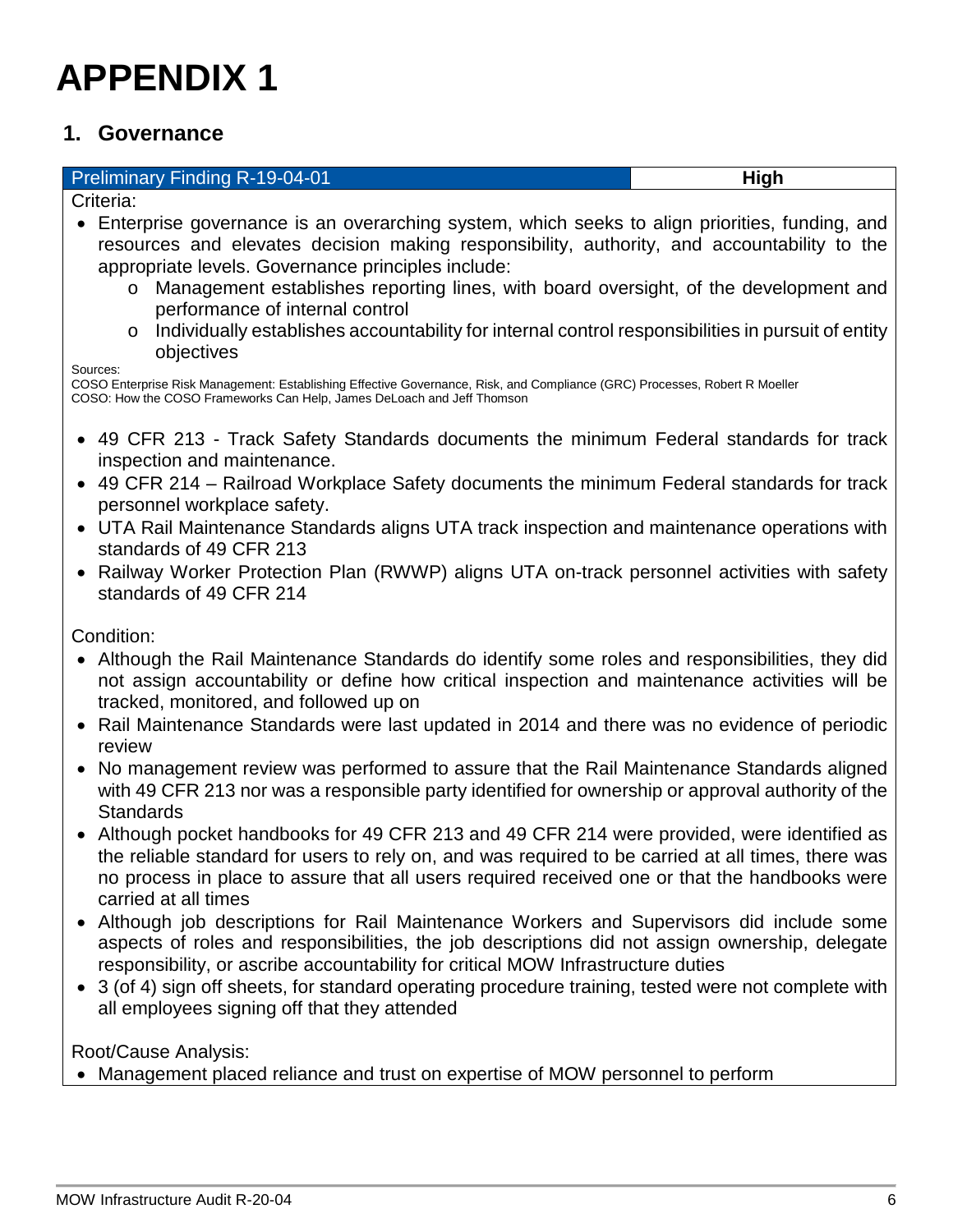• Management placed reliance on FRA inspection reports to assess performance and inform corrective action rather than to design a comprehensive system of controls to ensure compliance with regulatory requirements

### Effect:

Governance best practices such as formal delegation of authority, assignment of roles and responsibilities, as well as the design of critical controls for performance of critical processes was not undertaken, which increases the risk that UTA may be non-compliant with Federal regulations.

#### Recommendations

- Management should consider formally assigning roles and responsibilities through a policy, operating procedures, or a combination of both as deemed appropriate. Operating procedures should also include the controls designed by management to minimize risk in MOW-Infrastructure operations and align activities with the requirements of 49 CFR 213 and 49 CFR 214 for the following areas:
	- o Inspections
	- o Maintenance
	- o Training
- Management should review the set of standards to ensure it aligns with the CFRs

| <b>Management Agreement</b> | Owner                        | <b>Target Completion Date</b> |
|-----------------------------|------------------------------|-------------------------------|
| Yes                         | Director of Asset Management | 12/31/2019                    |

- Management has recently (July 2019) restructured MOW and created an "Inspection and Compliance Group". This group is responsible for compliance to the CFRs. The group consists of both MOW Infrastructure inspectors (4) and MOW Systems Inspectors (19) as well as a Manager and Supervisors (4). Roles and responsibilities have been assigned by the approved restructure plan dated May 2019. This restructure plan was shared with everyone in the MOW departments and the organizational chart and group responsibilities will be posted in all MOW work areas.
- The Light Rail/MOW training department is working on a program to satisfy 49 CFR 243 that will be going into effect the start of 2020. With this new program all training will be tracked and logged through the LMS system and will ensure compliance with the CFRs.
- Management will be updating the Rail Maintenance Standards to include the new CWR plan that is in process of being reviewed by the FRA. Once the new plan is approved it will be included in the Rail Maintenance Standards and management will take the opportunity at that time to update the standards and ensure the standards align with the CFRs.

### Final Status **N/A**

- IA reviewed MOWs restructure plan to verify responsibilities are assigned, and determine compliance is defined in responsibilities. IA also conducted a site visit to the 2264 South 900 West location and verified the posting of the Inspection and Compliance Group information in the work areas. The department of MOW has established a formal delegation of authority, and assignment of roles, responsibilities and accountability. The issue has been mitigated.
- IA reviewed the new training program and verified it had been approved by the Federal Railroad Administration as satisfying the requirements dictated in 49 CFR 243. The program has been loaded into LMS for tracking. The issue has been mitigated.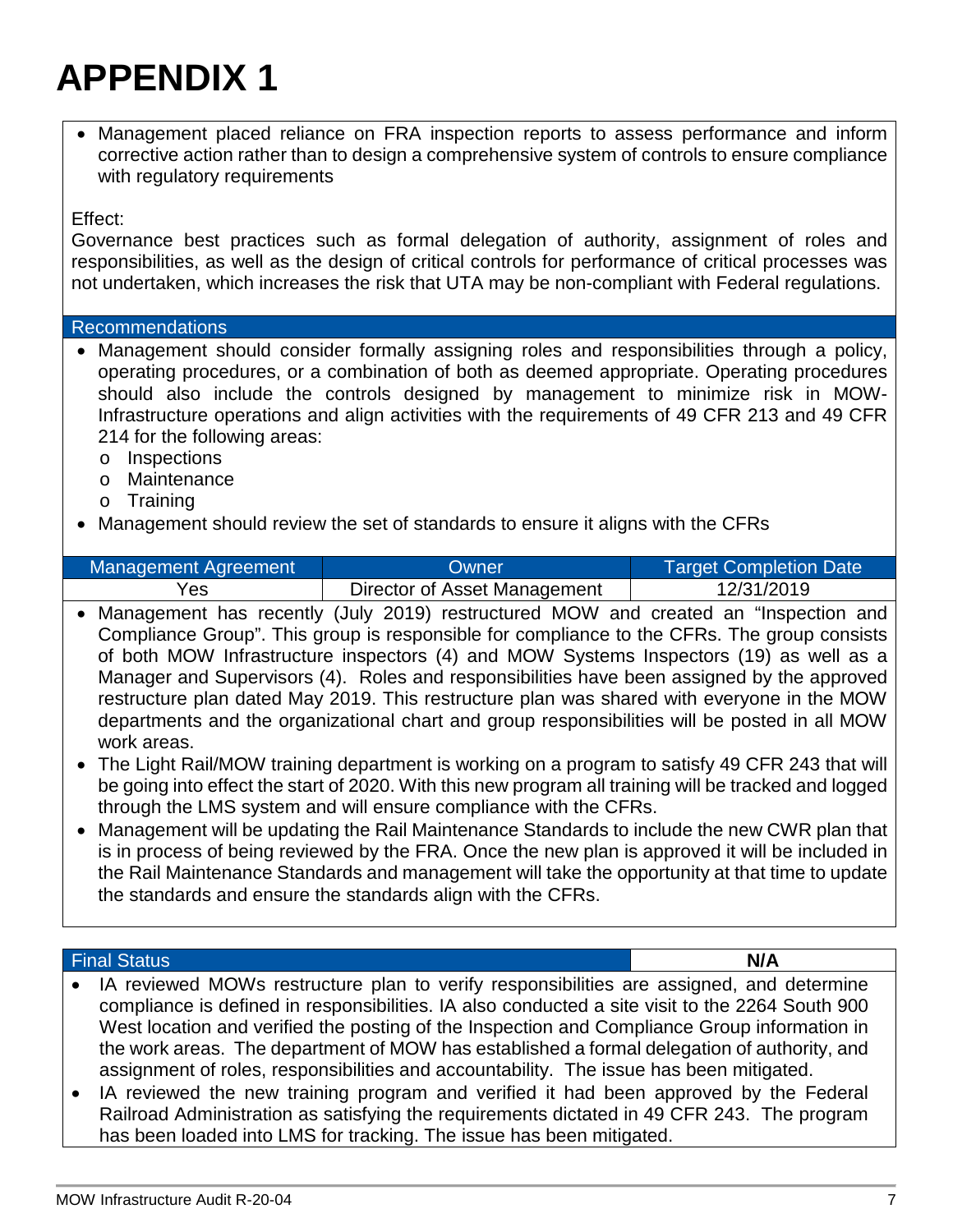The CWR plan was separated from the Rail Maintenance Standards and approved by the Federal Railroad Administration (FRA). The issue has been mitigated.

| <b>Management Agreement</b> | Owner                        | <b>Target Completion Date</b> |
|-----------------------------|------------------------------|-------------------------------|
| Yes                         | Director of Asset Management | N/A                           |
|                             |                              |                               |
|                             |                              |                               |

## <span id="page-8-0"></span>**2. Inspection**

| <b>Preliminary Finding R-19-04-02</b> |  |
|---------------------------------------|--|
| Criteria:                             |  |

• 49 CFR 213 - Track Safety Standards documents the minimum Federal standards for track inspection and maintenance.

- The Rail Maintenance Standards defines inspection expectations from Management, including:
	- o An inspection form is completed manually and filed for every inspection performed
	- o Remediation is documented for defects identified on inspection forms
	- o For each type of inspection performed (track, switch, special, temperature) there is a corresponding template for use in completing the inspection form
	- o 2 Track inspections are performed each week for every applicable section of track
	- o Each track inspection week begins on Sunday and ends of Saturday
	- o Each switch is inspected once a month
	- o Special Inspections are to be performed when potential damage has occurred to tracks due to accidents and derails
	- o Temperature inspections are performed on applicable track sections when the temperature reaches 95 degrees

#### Condition:

- From a sample of 84 inspections tested, the following exceptions were identified:
	- o 7 out of 84 track inspections tested did not have an inspection form on file.
	- o 5 instances of a single segment and week tested were missing a single track inspection form.
	- o 1 week and segment tested was missing both inspection forms.
- One track inspection form (out of 6 total track inspections with a defect identified) had no remediation information
- Switch Inspections on same form occurred 12 days apart, increasing the risk that inspections are not performed within requisite 30 days.
- No standard for identifying, assessing, and tracking incidents for Special and Temperature Inspection need
- No documentation created to indicate completion and acceptance for the quarterly review of inspection logs
- Same person performing quarterly review of inspection forms also performed inspections and filed forms
- No tracking of defects identified outside the paper inspection forms to confirm that remediation happened in line with regulatory requirements or for further analysis of ongoing issues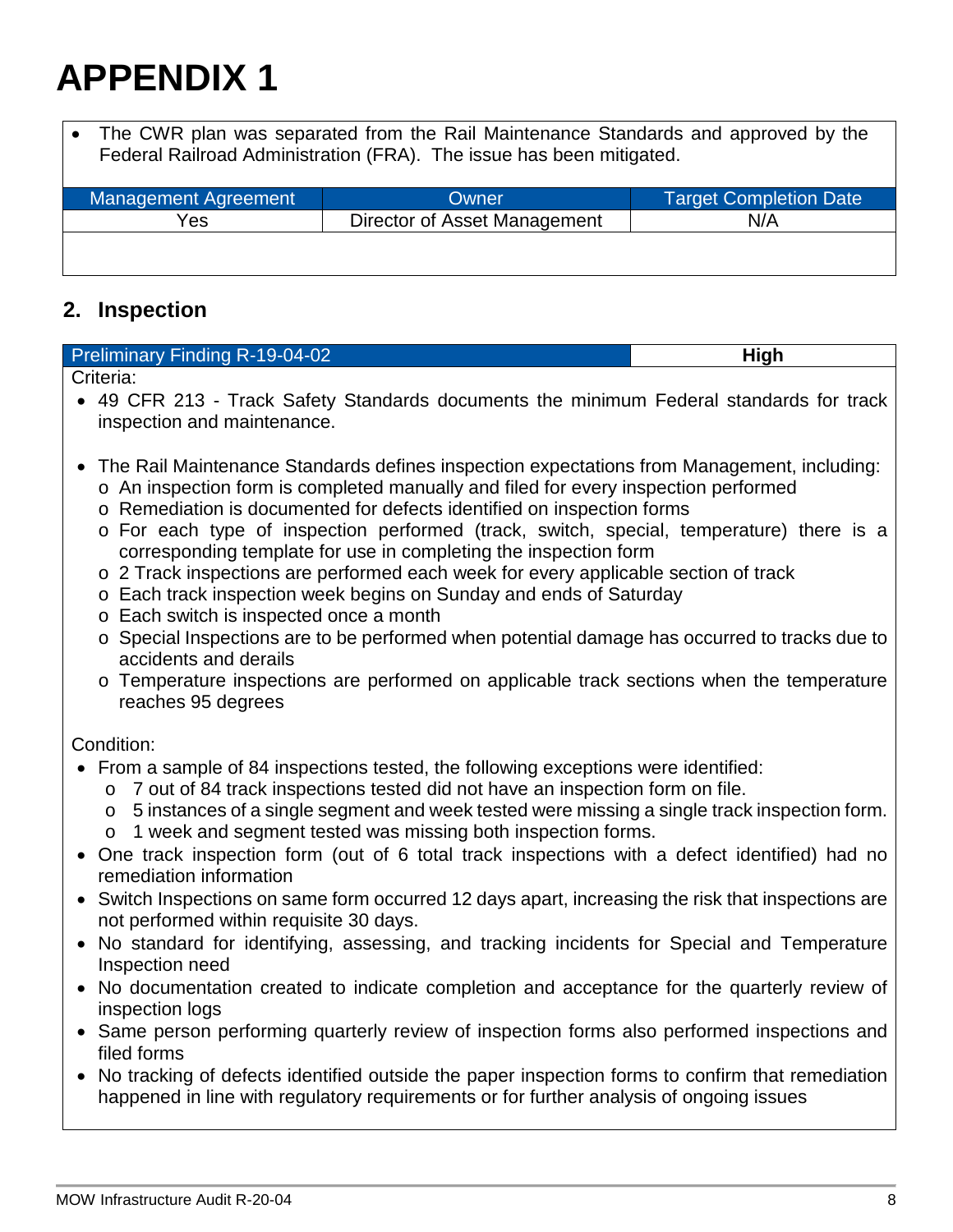Root/Cause Analysis:

- No documented procedures to quide users through the inspection process and requirements
- Reviews happened quarterly which inhibited timely identification of issues for correction and feedback

Effect:

- There was an elevated risk of fines and findings from the FRA due to inspection records not available in line with requirements
- All required special inspections may not be performed and if performed, may not be documented
- Poor segregation of duties for quarterly inspection form review increases the risk that inspections are not complete, valid, or correct
- Increased risk that switches may be inspected outside the requisite time period due to switch inspections on the same form happening 13 days apart

### Recommendations

- Management should include critical controls in standard operating procedures to mitigate risk in FRA mandated inspection activities. Areas of risk include, but are not limited to:
	- o Insufficient number of inspections performed
	- o Inspections not occurring within required timeframe
	- o Inspection documentation not complete, valid, accurate, or retained
	- o Requirements and responsibility for monitoring, communicating, recording, and performing FRA inspections not defined or understood, including for:
		- Track inspections
		- Switch Inspections
		- Special Inspections
		- Temperature inspections
- Management should also consider development or purchase of an electronic system to assist in monitoring, communicating, recording, and performing FRA inspections.

| Management Agreement | Owner                        | <b>Target Completion Date</b> |
|----------------------|------------------------------|-------------------------------|
| Yes                  | Director of Asset Management | 6/30/2020                     |

- Management agrees that better control and tracking will help mitigate non-compliant or missed inspection risks. Management will create an inspection process flow chart that will be used to control, schedule and track FRA defect and maintenance work.
- Management will look into developing or purchasing a system that tracks inspections and maintenance work orders. Target completion date is pushed to mid-2020 in order to properly investigate FRA approved track inspection and maintenance tracking systems.

#### Final Status **Low**

- Wendia software contract 15-1494, with modification was selected to utilize the contract, and it will integrate into current systems. As of August 2020, the Director is waiting on the program mock-up for review. The issue is in process of being mitigated.
- IA verified a Priority Process flowchart was prepared and available for review. The issue is mitigated.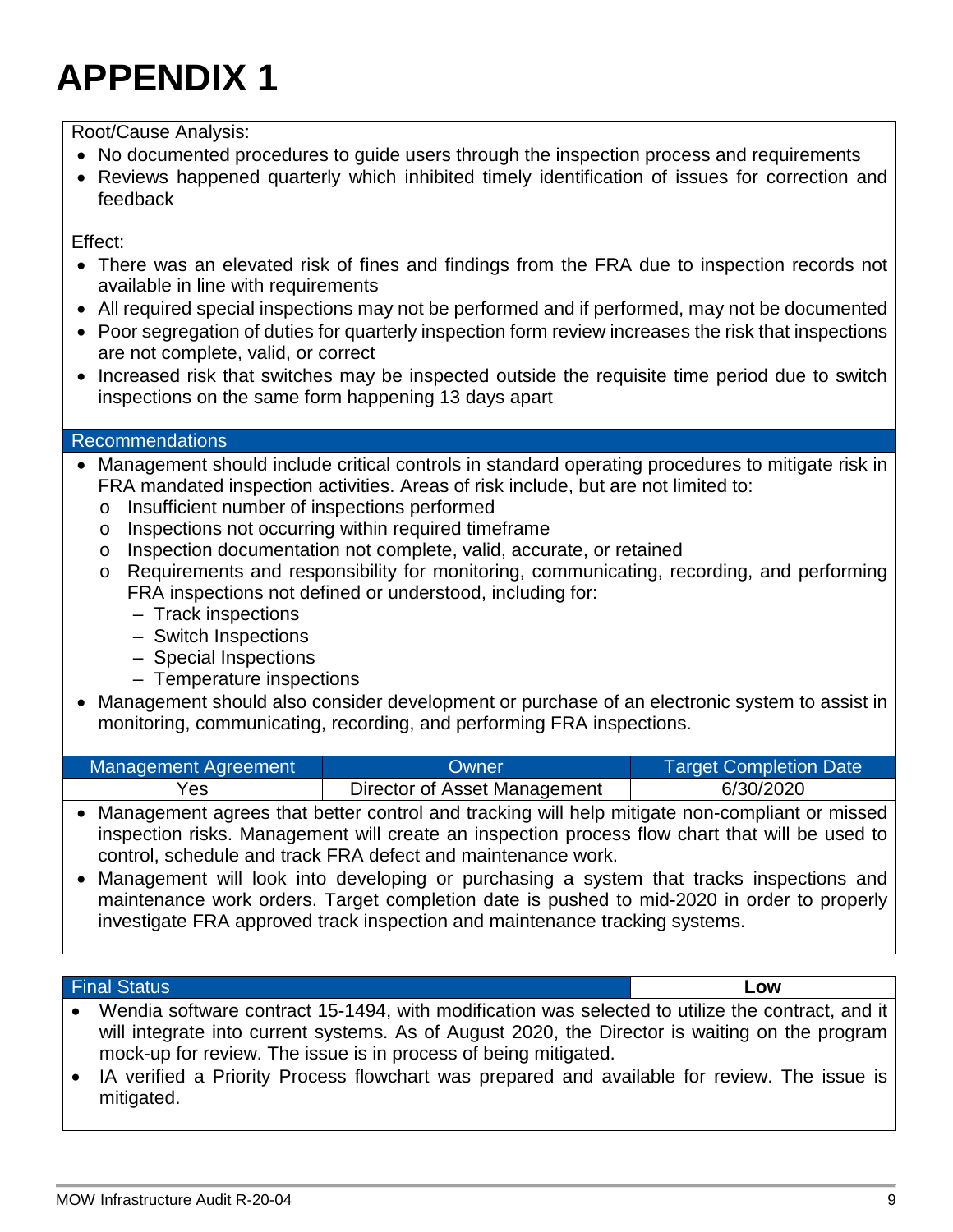| Management Agreement | Owner                        | <b>Target Completion Date</b> |
|----------------------|------------------------------|-------------------------------|
| Yes                  | Director of Asset Management | 3/31/2021                     |
|                      |                              |                               |

## <span id="page-10-0"></span>**3. Maintenance**

| <b>Preliminary Finding R-19-04-03</b>                                                   | <b>High</b> |
|-----------------------------------------------------------------------------------------|-------------|
| Criteria:                                                                               |             |
| • 49 CFR 213 - Track Safety Standards documents the minimum Federal standards for track |             |

inspection and maintenance. • In order to align with 49 CFR 213 Management requires that all defects be addressed immediately or as soon as possible. Additionally, all maintenance activities are overseen by a supervisor qualified under the requirements of 49 CFR 213.

Condition:

- Maintenance requests are not all tracked or linked to maintenance performed
- The appropriate methods of communicating and documenting maintenance requests has not been defined
- Although a system for logging maintenance is in place, not all maintenance performed is logged, nor is it clearly defined what meets the threshold for tracking
- Although standard practice is to reorder additional parts for long lead time items whenever the shelf stock gets down to 1, there is no assigned responsibility for monitoring and reordering or tracking of performance

## Root/Cause Analysis:

Requirements for requesting, initiating, documenting, and tracking the maintenance process have not been defined.

Effect:

- Maintenance records may not be complete
- Maintenance activities may be different than Management expectations for example, all maintenance requests received may not have been addressed

#### Recommendations

- Management should consider formally documenting the critical policies and procedures of the maintenance process, such as, but not limited to:
	- o How maintenance needs should be identified, recorded, and tracked
	- o Procedures and assignment of responsibility for monitoring that maintenance needs identified have been followed up on and addressed
	- o Assignment of authority to approve maintenance requests and how requests should be communicated
- Management should also consider developing or purchasing a system that tracks maintenance activities which integrates with the inspection system recommended in R-19-04-02.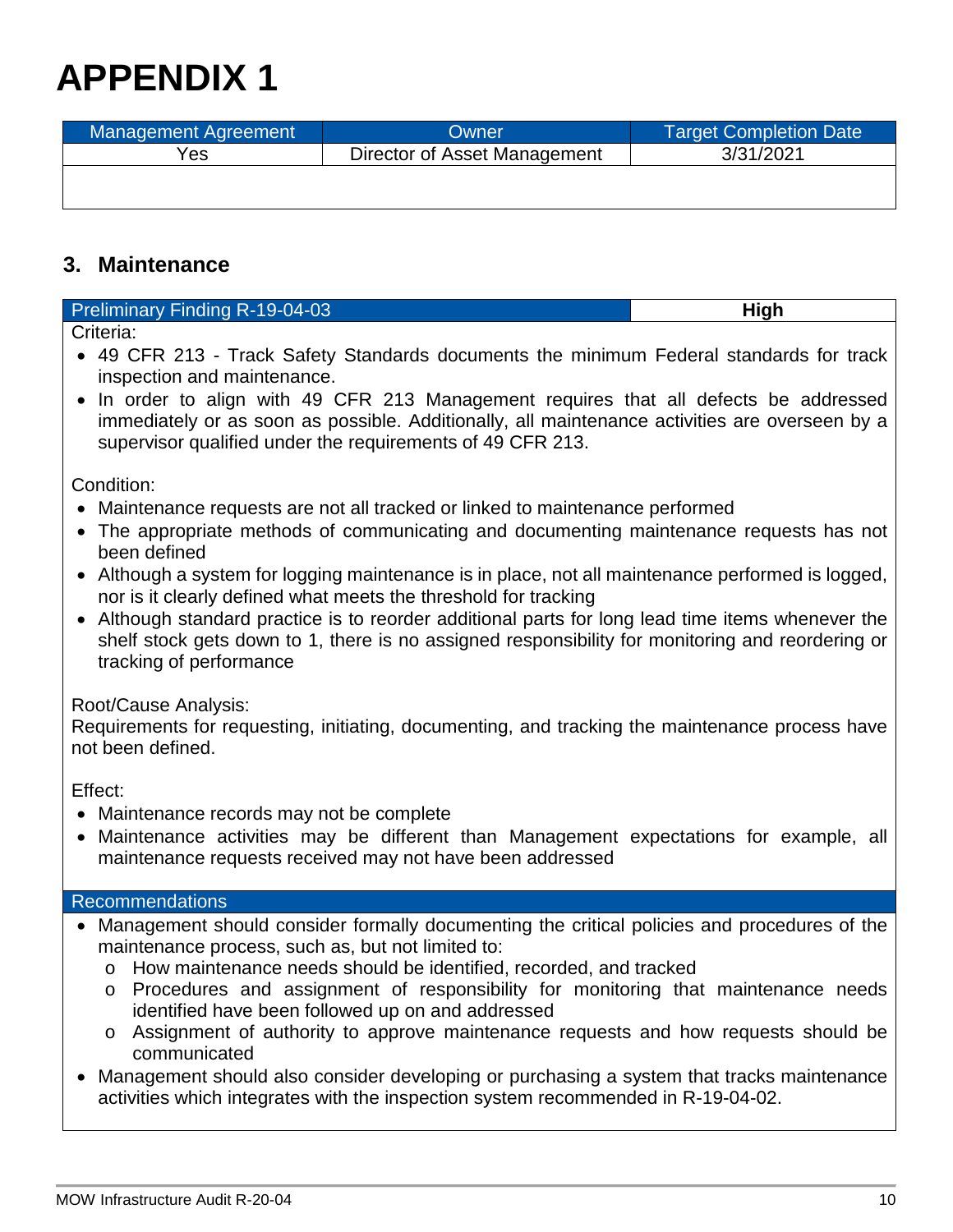| Management Agreement | Owner                        | <b>Target Completion Date</b> |
|----------------------|------------------------------|-------------------------------|
| Yes                  | Director of Asset Management | 6/30/2020                     |
|                      |                              |                               |

- Management will look into developing or purchasing a system that tracks maintenance work orders and integrates with the inspection system. Target completion date is pushed to mid- 2020 in order to properly investigate FRA approved track inspection and maintenance tracking systems.
- Management will create a maintenance process flow chart that will be used to control and track FRA defects and maintenance work orders based on priority rating. This flow chart will detail who has authority to approve maintenance requests and the communication procedures to be followed.

#### Final Status **Low**

- Wendia software contract 15-1494, with modification was selected to utilize the contract, and it will integrate into current systems. As of August 2020, the Director is waiting on the program mock-up for review. The issue is in process of being mitigated.
- IA verified a Priority Process flowchart was prepared and available for review. The issue is mitigated.

| <b>Management Agreement</b> | Owner                        | <b>Target Completion Date</b> |
|-----------------------------|------------------------------|-------------------------------|
| Yes                         | Director of Asset Management | 3/31/2021                     |
|                             |                              |                               |

## <span id="page-11-0"></span>**4. Contracting**

| Preliminary Finding R-19-04-04                                                                     | <b>Medium</b> |
|----------------------------------------------------------------------------------------------------|---------------|
| l Criteria:                                                                                        |               |
| UTA Policy 3.1.6 Contracting Authority identifies the employees, by level of authority, who may    |               |
| execute contracts and agreements on UTA's behalf as well as define controls in place regarding the |               |

commitment and obligations of UTA to contractual obligations.

Condition:

- The Roadway Worker In Charge signed the 2 contracts selected for testing but his oversight authority is not defined or formally documented
- For 1 (of 2) contracts tested, there was a provision that held the Contractor not liable for any damages due to delay in testing, which elevated the risk of unforeseen or unmitigated obligations
- For 1 (of 2) contracts reviewed a contract provision automatically qualified the Contractor as an additional insured per UTA's insurance coverage, after a \$5M self-insurance retention. However, the Claims and Insurance Manager identified this clause as risky and not recommended or approved.

Root/Cause Analysis:

• Responsibility to assess contract value, including the estimated cost of UTA self-insuring a contractor, is not assigned by UTA Contracting Policy 3.1.6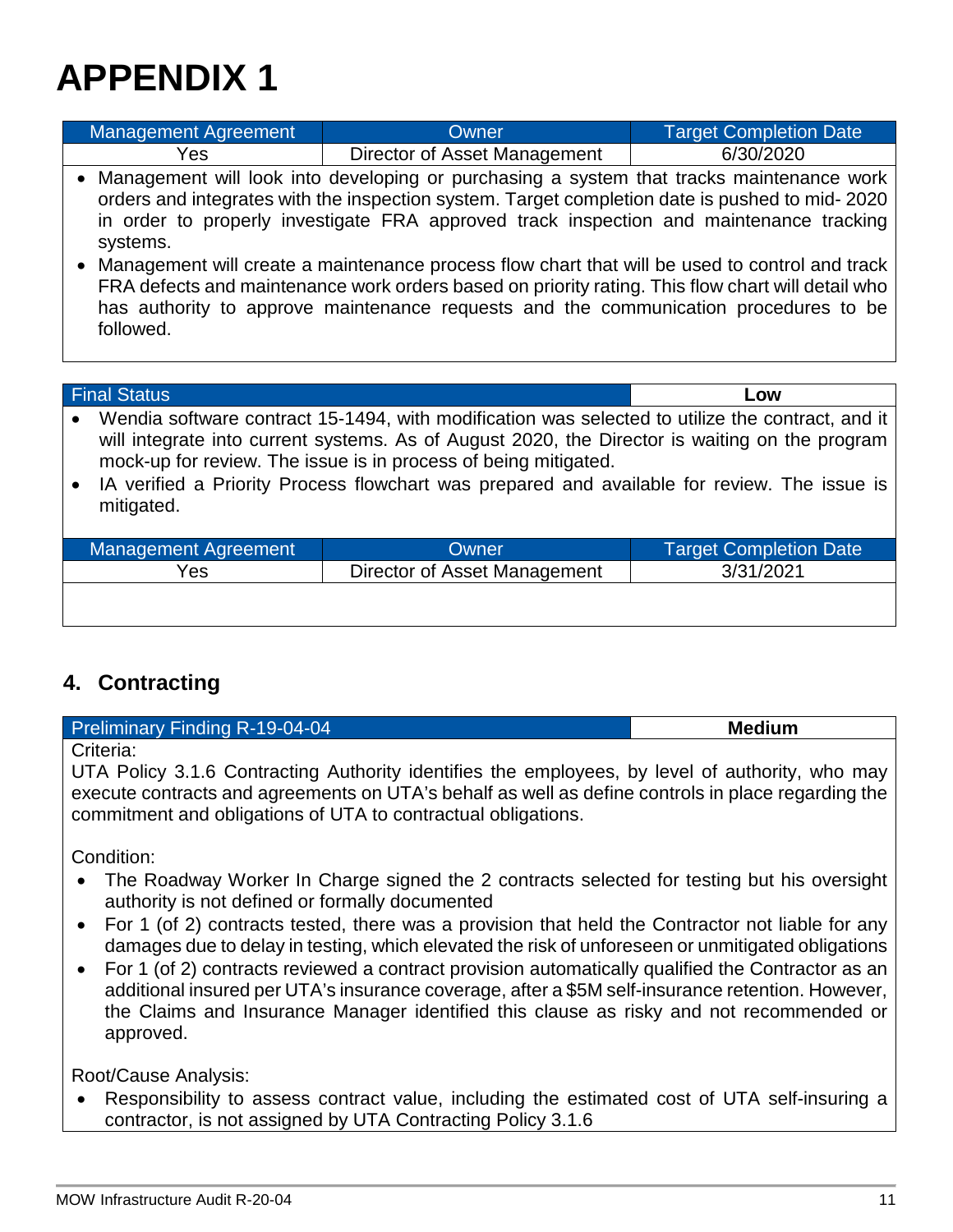| The Claims and Insurance Manager was on vacation when review of the contract was required                                                                                                                                                                                                                                                                           |
|---------------------------------------------------------------------------------------------------------------------------------------------------------------------------------------------------------------------------------------------------------------------------------------------------------------------------------------------------------------------|
| Effect:<br>Not all costs may have been properly considered in valuation, including cost to insure contractor<br>$\bullet$<br>Possible non-compliance with signature requirements of UTA Contracting Policy 3.1.6 with<br>$\bullet$<br>regard to an estimated cost of insurance that was not included<br>Liability may have been created that UTA did not anticipate |
| <b>Recommendations</b>                                                                                                                                                                                                                                                                                                                                              |
| Management should consider documenting contract valuation procedures in an SOP including                                                                                                                                                                                                                                                                            |
| the following:                                                                                                                                                                                                                                                                                                                                                      |
| o How contract provisions without a clear nominal value, but that does obligate UTA resources,<br>should be identified and valued                                                                                                                                                                                                                                   |
| o Who may approve contract valuations where such provisions are identified                                                                                                                                                                                                                                                                                          |
| o How total contract values should be documented, monitored, and reported in the contract<br>database                                                                                                                                                                                                                                                               |
| Additionally, consideration may want to be given to formally identifying who may approve                                                                                                                                                                                                                                                                            |
| inclusion of a contractor on UTA insurance or whether it is appropriate.                                                                                                                                                                                                                                                                                            |
| <b>Management Agreement</b><br>Owner<br><b>Target Completion Date</b>                                                                                                                                                                                                                                                                                               |
| Yes<br>Senior Supply Chain Manager<br>12/31/2019                                                                                                                                                                                                                                                                                                                    |
| Supply Chain will revise our SOP to define the difference between Negotiated Price Discounts                                                                                                                                                                                                                                                                        |
| (NPD), Blanket Purchase Orders (BPO), and Contracts, and when to use each type. This definition                                                                                                                                                                                                                                                                     |
| will clarify when it is appropriate to use a NPD or BPO based on dollar value and if the contract is                                                                                                                                                                                                                                                                |
| an exclusivity contract or not.                                                                                                                                                                                                                                                                                                                                     |
| We will also review the Procurement SOP insurance section and make changes as agreed to by<br>UTA and the AG legal counsel with regard to insurance requirement approvals.                                                                                                                                                                                          |
|                                                                                                                                                                                                                                                                                                                                                                     |
|                                                                                                                                                                                                                                                                                                                                                                     |
| <b>Medium</b><br><b>Final Status</b>                                                                                                                                                                                                                                                                                                                                |
|                                                                                                                                                                                                                                                                                                                                                                     |
| This change was placed on hold due to department process changes. The department implemented<br>a new program, Laserfiche, during 2019, and was in the process of determining the extent of                                                                                                                                                                         |

| <b>Management Agreement</b> | Owner               | <b>Target Completion Date \</b> |
|-----------------------------|---------------------|---------------------------------|
|                             | Supply Chain Manger |                                 |
|                             |                     |                                 |

completed April 2020 with SOP change recommendations. IA will evaluate the SOP during the Procurement Contract Audit for NPD, BPO and Contract dollar value and insurance requirements.

## <span id="page-12-0"></span>**5. Roadway Worker in Charge**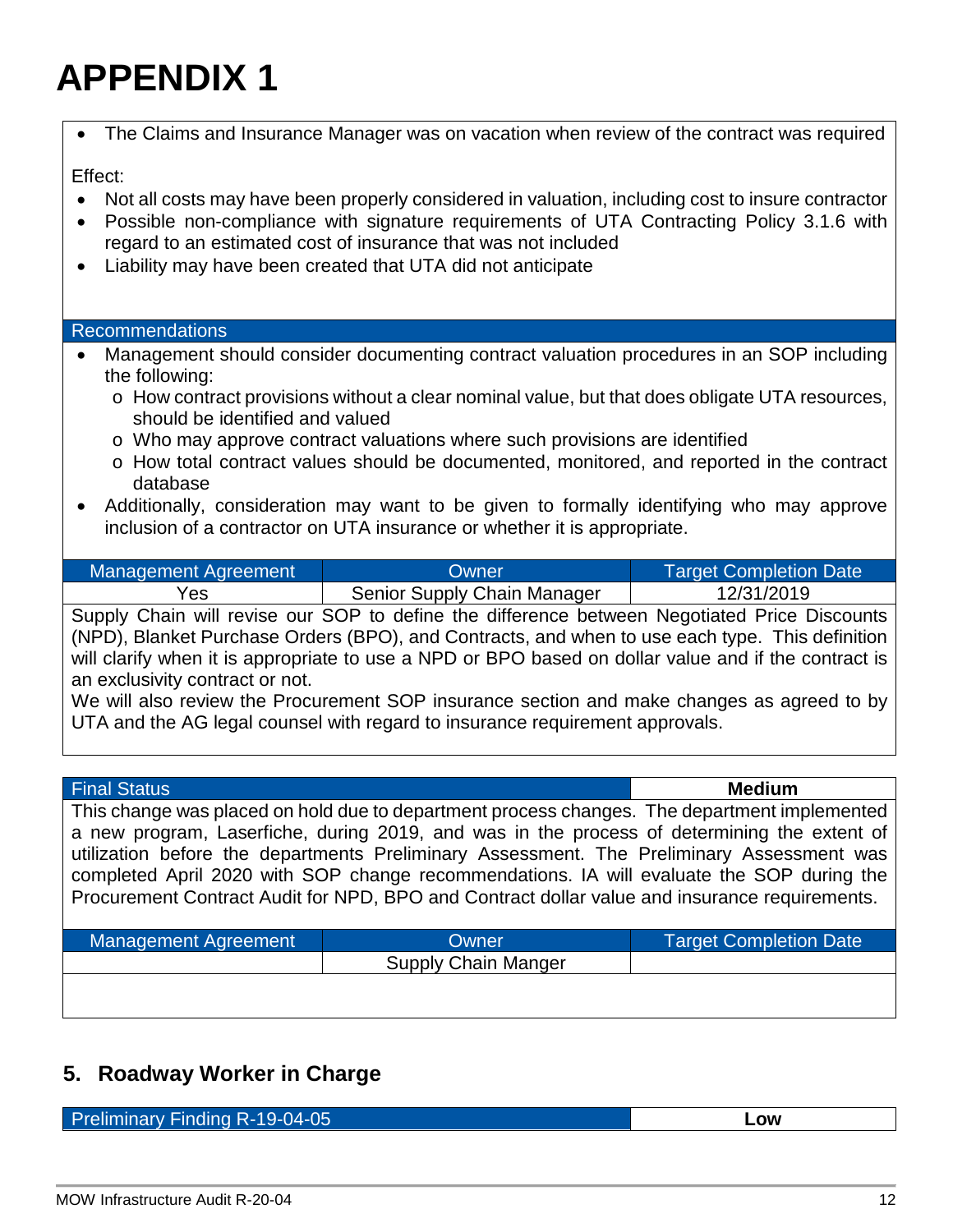### Criteria:

- 49 CFR 214.319 requires working limits be established on controlled track and placed under the authority of a designated RWIC who is qualified, for the purpose of establishing on-track safety of UTA personnel, contractors, or others with permission to enter UTA track outside of normal operation.
- Roadway Worker Protection Plan section 2.7 Roadway Worker in Charge identifies the related responsibilities of the position. Additional guidance is given throughout the plan for specific situations.

Condition:

- RWIC oversight authority is not defined or formally documented for MOW Management to prioritize MOW activities as needed.
- Procedures for identifying, requesting, and scheduling a RWIC were in place, however, they were not documented

## Root/Cause Analysis:

Management relied on the expertise and experience of personnel to carry out the RWIC assignments rather than a formally designed process with defined controls

Effect:

In the absence of delegated authority as well as documented roles and responsibilities there was an elevated risk of:

- Competing priorities not being correctly adjudicated, such as when maintenance responsibilities conflict with contractor needs or desires.
- Contract work may be scheduled without a RWIC, leading to charges for work scheduled but not able to be performed

## Recommendations

Management should consider documenting RWIC roles, responsibilities, and procedures, including, but not limited to:

- Process to request a RWIC and to whom
- Individual authorized to approve, or reject, a RWIC request
- The schedule of fees for RWIC provisioning
- Responsible party for tracking, documenting, and approving RWIC hours to be charged
- Responsible party for billing RWIC charges according to tracked hours
- Process for reconciliation of RWIC fees collected and hours worked

|                                                                                                                                            | <b>Owner</b>                 | <b>Target Completion Date</b> |
|--------------------------------------------------------------------------------------------------------------------------------------------|------------------------------|-------------------------------|
| Yes                                                                                                                                        | Director of Asset Management | 3/31/2020                     |
| بملورم ومسروعات فالملاطون ويرودا وموجوده وبواديه والمردام والمردان والمرور ومستور والتاريخ المتارين والمسترات المروحين والمستورة والمستحدث |                              |                               |

Management will work with the UTA property division to develop a process flow chart that documents the RWIC process for all items mentioned above. This flow chart will show responsible party for each step so no misunderstandings will occur.

Final Status **N/A**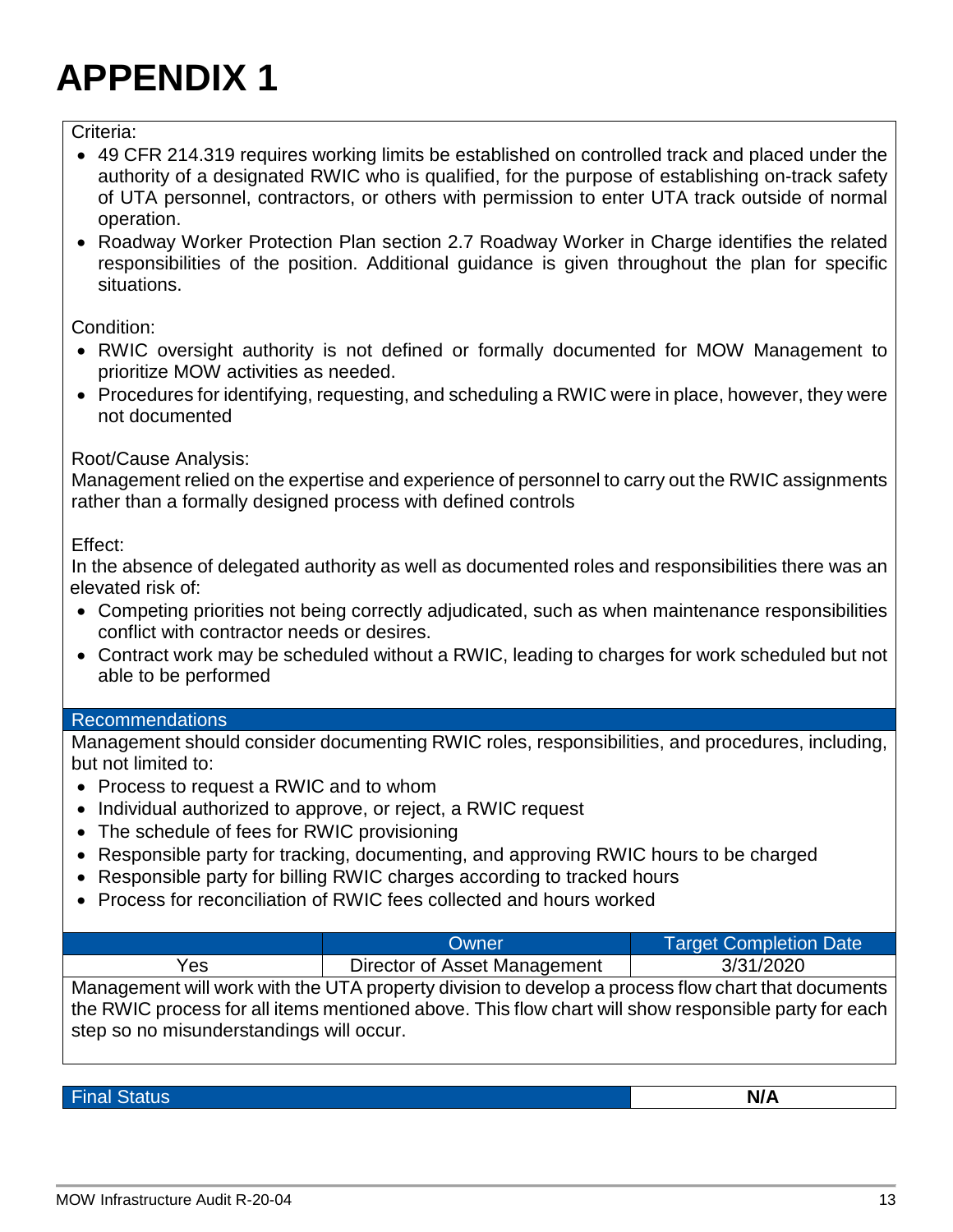IA verified a flow chart has been developed. The flow chart documents the processes for assigning and billing an RWIC for a 3rd party contractor. The RWP program manual dictates the RWICs responsibilities. The issues have been mitigated.

| Management Agreement | Owner                        | <b>Target Completion Date</b> |  |
|----------------------|------------------------------|-------------------------------|--|
| Yes                  | Director of Asset Management | N/A                           |  |
|                      |                              |                               |  |

## <span id="page-14-0"></span>**6. Training**

| <b>Preliminary Finding R-19-04-06</b> | <b>Medium</b> |
|---------------------------------------|---------------|
| Criteria:                             |               |

- Safety training is mandated by the FRA for all MOW employees, Inspectors, and Maintenance Supervisors.
- Management aligns its processes with FRA requirements through requiring the following:
	- o All employees to be trained on the Roadway Worker Protection Plan (RWWP) prior to working on or near UTA tracks
	- o Prior to becoming an Inspector or a Supervisor personnel must pass the basic and advanced courses of Track Maintenance from the Railway Educational Bureau

## Condition:

- Internal Program:
	- o Training was tracked using the learning management system (LMS). The Rail Maintenance Supervisor received weekly emails regarding past due or expired training but there was no standard timeframe or documentation created for following up with employees to ensure all outstanding training is completed
	- o LMS reports listing overdue training were not retained on file
	- o There was no documentation on file evidencing the former UTA General Manager's approval of MOW General Code of Operating Rules (GCOR) training
	- o There are no standard on the job training requirements for MOW workers for becoming a qualified inspector.
	- o Although employees were trained and signed off on individual SOPs at department meetings, not all employees were present and no other process was identified to assure that all employees completed the training and signed off for each SOP
- FTA Standards:
	- o The test administered by the Manager of Right of Way Assets for potential inspectors may be waived at his discretion with no standard criteria or written guidelines
	- o Tests to certify Inspectors administered by management were not signed off indicating review and acceptance
	- o There is no documentation of the review performed by the Manager of Right of Way Assets of candidate knowledge to perform switch inspection which may be required for some candidates to be elevated to Inspector

## Root/Cause Analysis: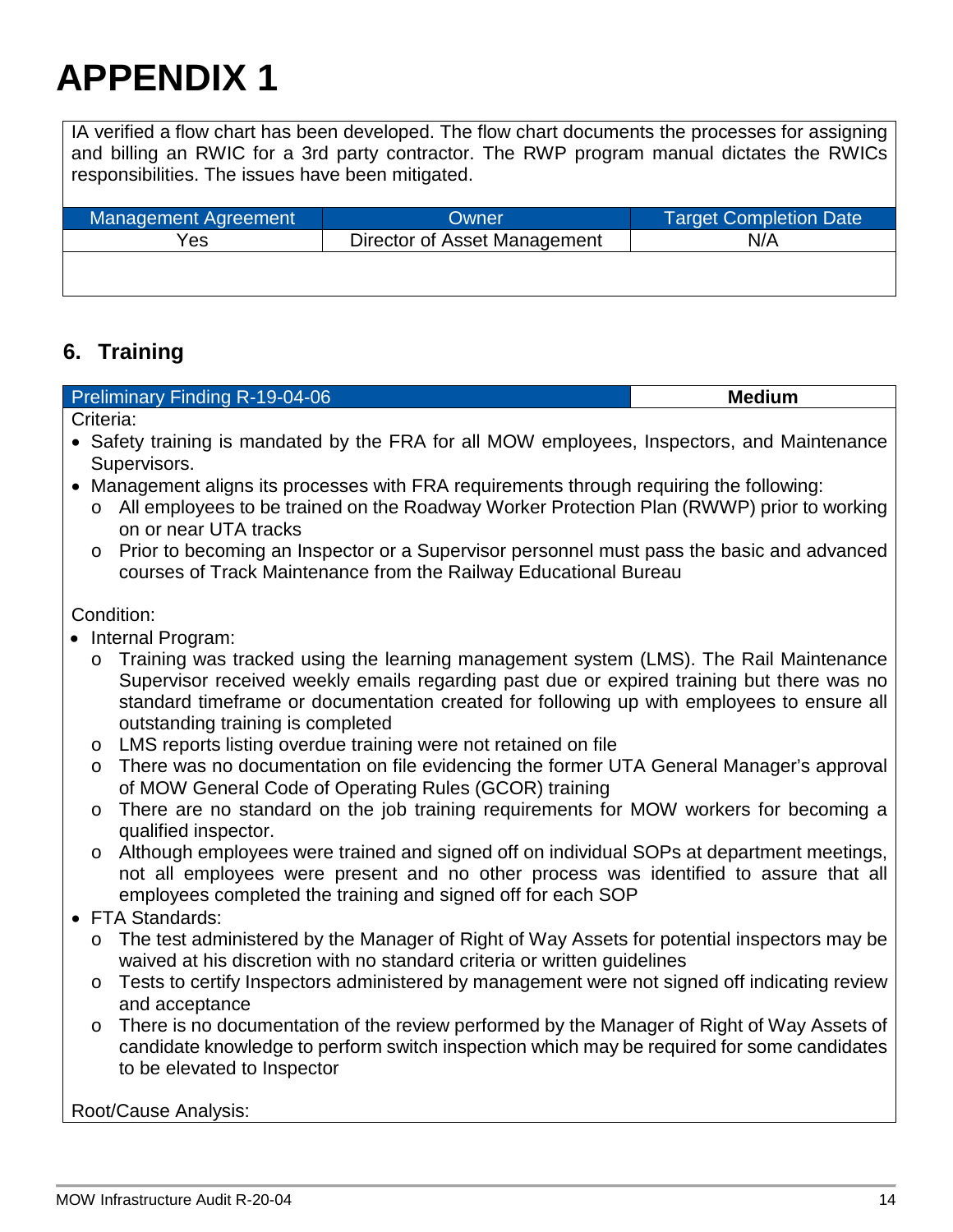- No documented guidance for users in the form of an SOP or other governing document in how to ensure accuracy, validity, and completeness of MOW – Infrastructure personnel training
- The Rail Maintenance Supervisor stated that resources were not adequate in terms of time available to provide training and perform supervisory duties.

Effect:

- Increased risk that personnel may not be fully compliant with training requirements
- Elevated risk that personnel seeking certification as Inspector may not have consistent requirements or that commensurate qualification may not be well communicated resulting in the perception that requirements are inconsistent
- Practices may vary by supervisor and there is no documentation created to evidence what training was performed

#### Recommendations

Management should consider formally documenting in an SOP or other governing document the roles, responsibilities, and procedures for how to ensure the accuracy, validity, and completeness of MOW-Infrastructure personnel training.

| Management Agreement | Owner                        | <b>Target Completion Date</b> |
|----------------------|------------------------------|-------------------------------|
| Yes                  | Director of Asset Management | 3/31/2020                     |

• The Light Rail/MOW training department is working on a program to satisfy 49 CFR 243 that will be going into effect the start of 2020. With this new program all training will be tracked and logged through the LMS system and will ensure compliance with the CFRs.

• Management will work with the Light Rail/MOW training department to develop a process flow chart that details the training cycle of employees.

Final Status **N/A** IA reviewed the new training program and verified it had been approved by the Federal Railroad Administration as satisfying the requirements dictated in 49 CFR 243. The program has been loaded into LMS for tracking. Management established the Master training chart to assist in ensure all employees receive proper training. Issues have been mitigated.

| Management Agreement | Owner                        | <b>Target Completion Date</b> |
|----------------------|------------------------------|-------------------------------|
| Yes                  | Director of Asset Management | N/A                           |
|                      |                              |                               |
|                      |                              |                               |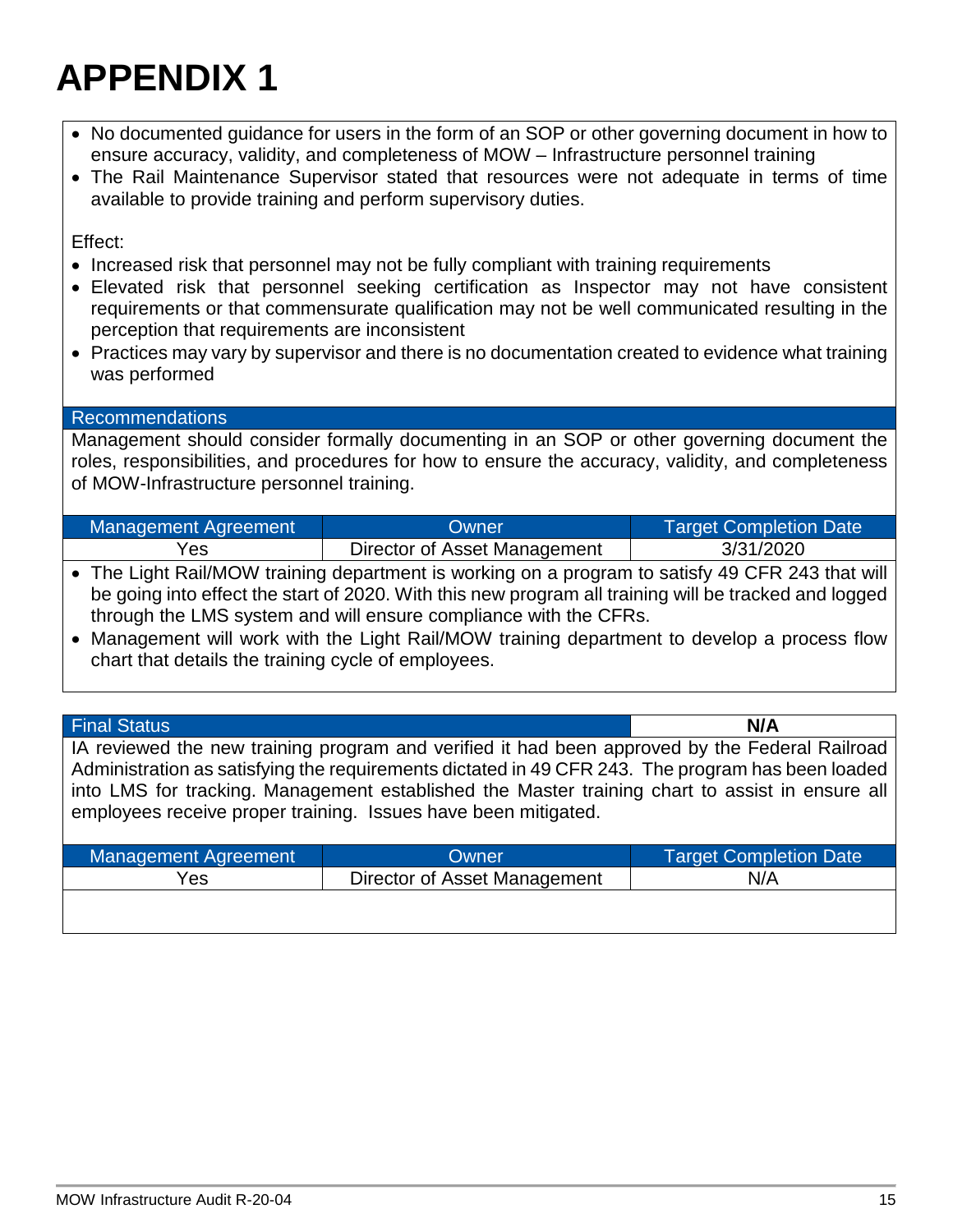## <span id="page-16-0"></span>**RATING MATRIX**

## **DETAILED FINDING PRIORITY RATING**

| <b>Descriptor</b> | <b>Guide</b>                                                                                                                                                                                                                                                                                                              |
|-------------------|---------------------------------------------------------------------------------------------------------------------------------------------------------------------------------------------------------------------------------------------------------------------------------------------------------------------------|
| <b>High</b>       | Matters considered being fundamental to the maintenance of<br>internal control or good corporate governance. These matters<br>should be subject to agreed remedial action within three months.                                                                                                                            |
| <b>Medium</b>     | Matters considered being important to the maintenance of internal<br>control or good corporate governance. These matters should be<br>subject to agreed remedial action within six months.                                                                                                                                |
| Low               | Matters considered being of minor importance to the maintenance<br>of internal control or good corporate governance or that represents<br>an opportunity for improving the efficiency of existing processes.<br>These matters should be subject to agreed remedial action and<br>further evaluation within twelve months. |